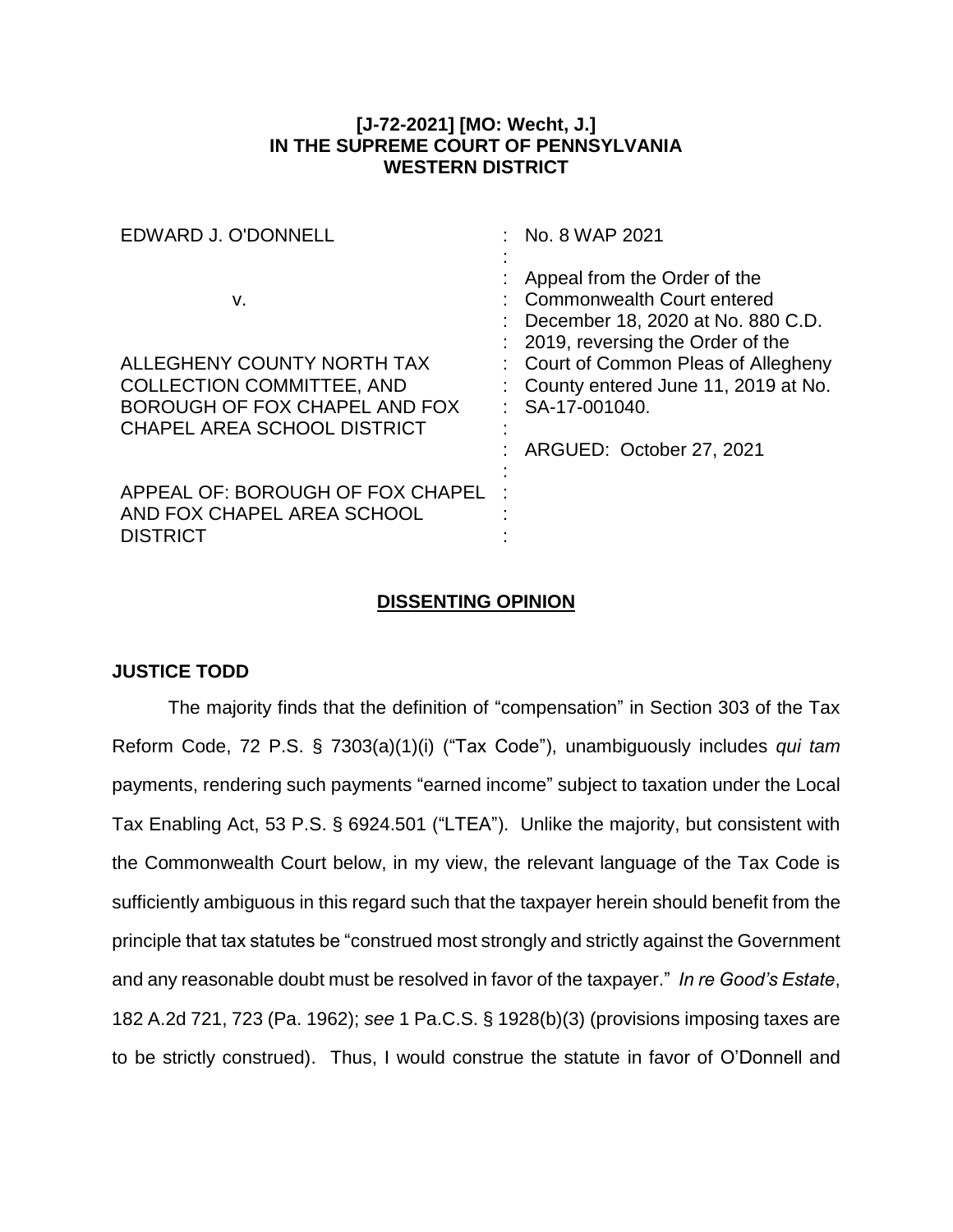conclude that *qui tam* payments do not constitute compensation under Section 303(a)(1)(1). Accordingly, I must dissent.

As the majority notes, Section 303 sets forth eight different classes of income subject to state personal income tax, including, as pertinent herein, "compensation," which it defines as "[a]ll salaries, wages, commissions, bonuses and incentive payments whether based on profits or otherwise, fees, tips and similar remuneration received for services rendered whether directly or through an agent." 72 P.S. § 7303(a)(1)(i). Neither party disputes that *qui tam* payments are not explicitly listed in this definition. Nevertheless, the majority concludes that *qui tam* awards unequivocally constitute taxable compensation under Section 303, finding definitively that they are an incentive payment. I do not agree that the proper characterization of *qui tam* awards for tax purposes is so clear.

The majority finds that *qui tam* awards are an incentive payment, and, thus, compensation under Section 303, because they financially incentivize a relator to make a claim under the False Claims Act ("FCA") and to provide the federal government with information related thereto. For the reasons the majority offers, this is certainly a reasonable interpretation of Section 303. In my view, however, there are other reasonable interpretations of the Tax Code implicated herein. First, the Tax Code's definition of compensation as imported into the LTEA reasonably suggests an employment relationship is required, which is absent here. Second, and regardless, a relator's actions in connection with a *qui tam* lawsuit can reasonably be viewed as providing services to the relator himself, and not to the federal government.

Distilled to its essence, Section 303 provides that "compensation is something which is received for services rendered." *Commonwealth v. Staley*, 381 A.2d 1280, 1282 (Pa. 1978). While Section 303 contains no express requirement that compensation must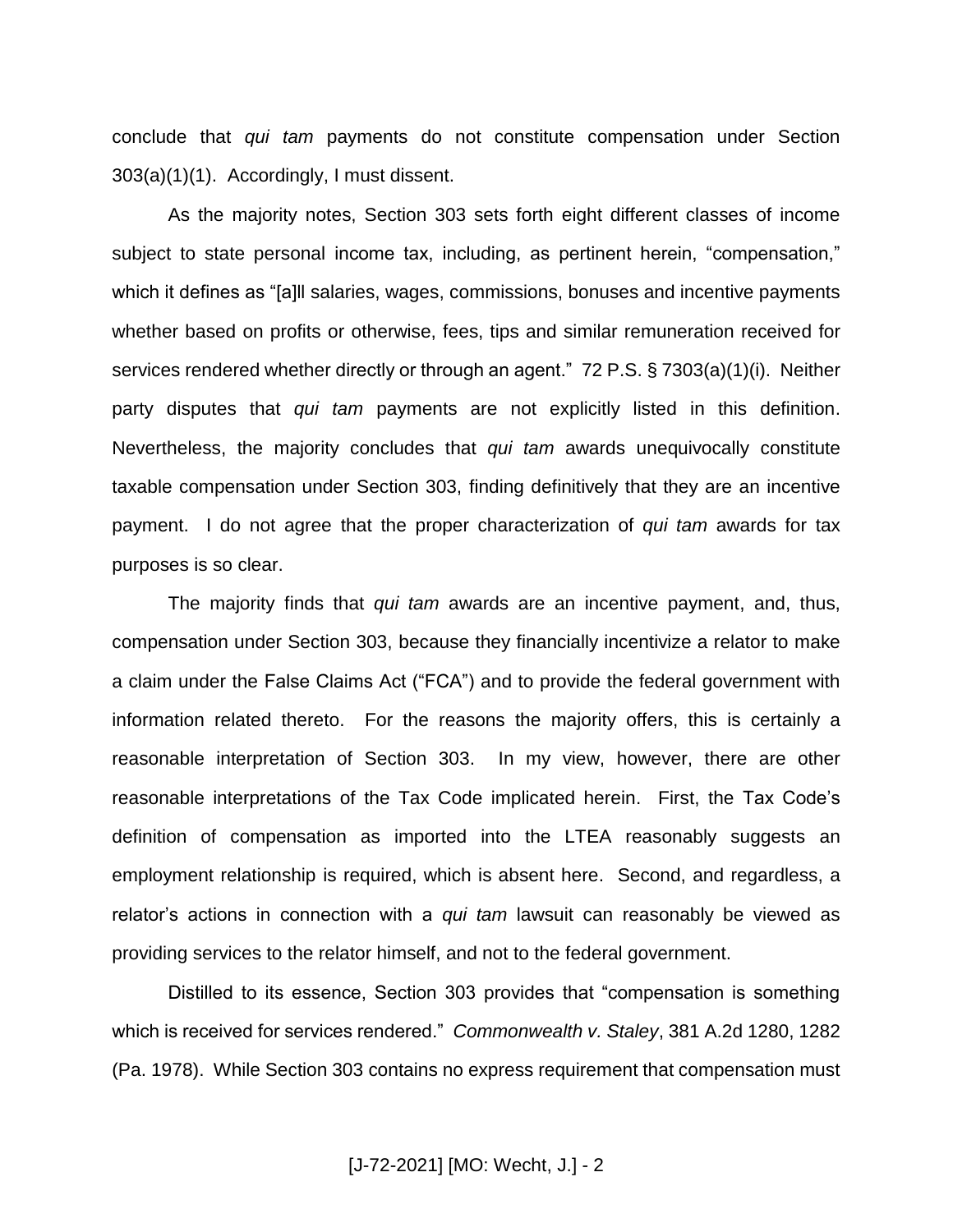be received through an employment relationship, and although Section 303 does not define "services," the other categories of compensation included in the provision  $$ salaries, wages, commissions, bonuses, incentive payments, fees, and tips — appear to have an employment nexus, suggesting that the catch-all language "similar remuneration received for services rendered" does as well.

Furthermore, in defining "earned income," Section 501 of the LTEA expressly references both the definition of compensation in Section 303 of the Tax Code *and* the Code's accompanying rules and regulations. *See* 53 P.S. § 6924.501. The above employment-focused view of the Tax Code is consistent with the definition of "compensation" in its controlling regulation, which focuses more overtly on an employment relationship:

> Compensation includes items of remuneration received, directly or through an agent, in cash or in property, based on payroll periods or piecework, for services rendered as an employee or casual employee, agent or officer of an individual, partnership, business or nonprofit corporation, or government agency. These items include salaries, wages, commissions, bonuses, stock options, incentive payments, fees, tips, dismissal, termination or severance payments, early retirement incentive payments and other additional compensation contingent upon retirement, including payments in excess of the scheduled or customary salaries provided for those who are not terminating service, rewards, vacation and holiday pay, paid leaves of absence, payments for unused vacation or sick leave, tax assumed by the employer, or casual employer signing bonuses, amounts received under employee benefit plans and deferred compensation arrangements, and other remuneration received for services rendered.

61 Pa. Code  $\S$  101.6(a). In my view, the ambiguity in this regard – whether "compensation" requires an employment nexus – redounds in O'Donnell's favor as I reject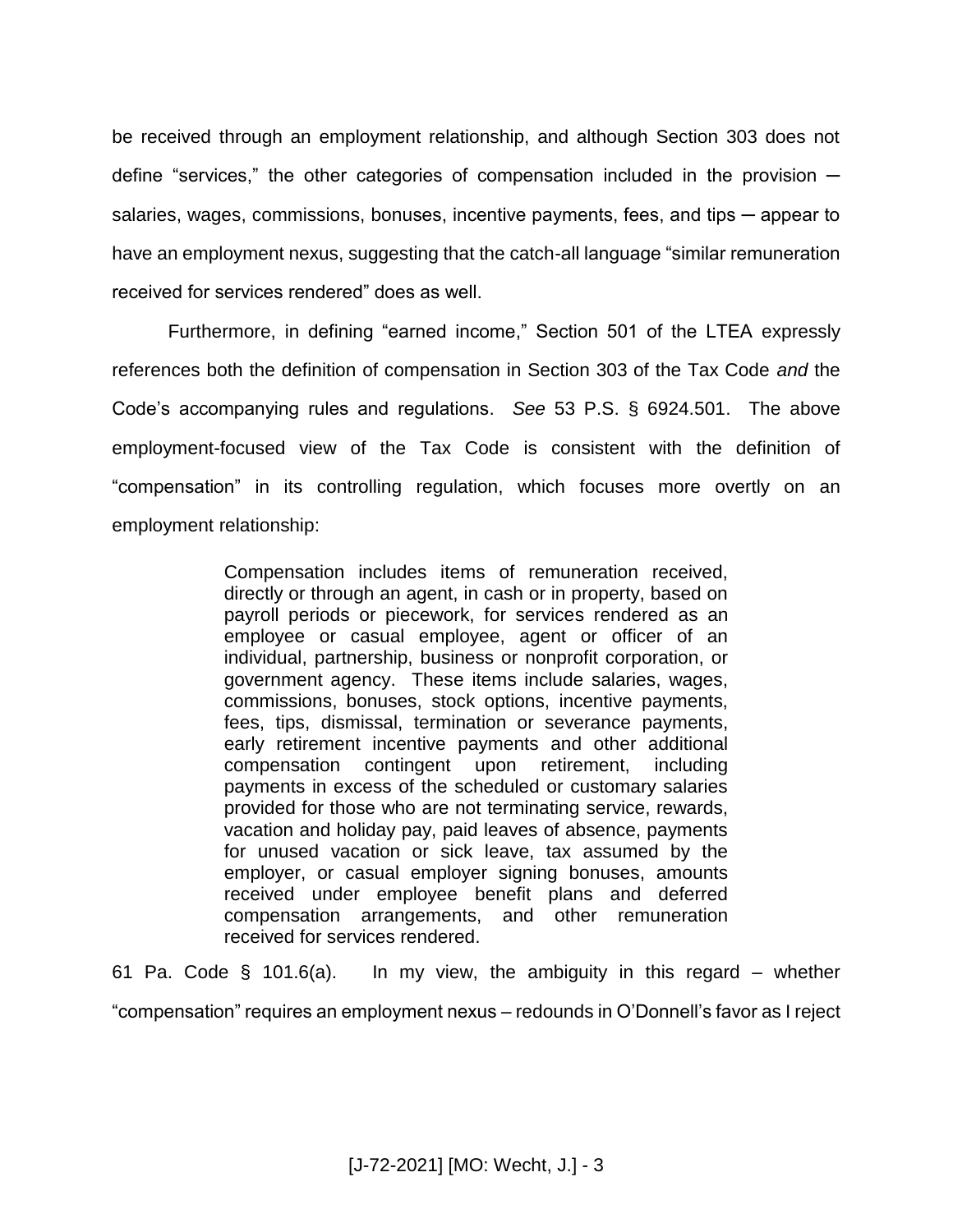the Taxing Authorities' argument<sup>1</sup> that a *qui tam* relator's role in initiating and participating in the litigation renders them an employee or agent of the government.

At any rate, regardless of whether the remuneration is deemed to be an incentive payment as the majority concludes, it is undisputed that under the Tax Code such remuneration must be given in exchange for "services rendered." 72 P.S. § 7303(a)(1)(i). In one respect, and as the majority illustrates, the *qui tam* relator's actions in initiating and participating in the *qui tam* action under the FCA and providing the federal government with information related thereto can be viewed as a service to the federal government, as the relator's actions in this regard aid the federal government in identifying and combating fraud, and as the relator may receive a percentage of the proceeds of the action or settlement based upon "the extent to which [he or she] substantially contributed to the prosecution of the action." 31 U.S.C. § 3730(d)(1).

On the other hand, however, as the high Court observed in *Stevens*, a *qui tam*  relator "has a concrete private interest in the outcome of the suit." *Vermont Agency of Natural Resources v. Stevens*, 529 U.S. 765, 772 (2000) (internal quotation marks omitted). Indeed, the Court observed the FCA provides that:

> [a] person may bring a civil action for a violation of section 3729 *for the person and for the United States Government,*" § 3730(b) (emphasis added); gives the relator "the right to continue as a party to the action" even when the Government itself has assumed "primary responsibility" for prosecuting it, § 3730(c)(1); entitles the relator to a hearing before the Government's voluntary dismissal of the suit, § 3730(c)(2)(A); and prohibits the Government from settling the suit over the relator's objection without a judicial determination of "fair[ness], adequa[cy] and reasonable[ness]," § 3730(c)(2)(B).

 $\overline{a}$ 

<sup>&</sup>lt;sup>1</sup> Like the majority, I refer to the Borough of Fox Chapel and the Fox Chapel School District collectively as the "Taxing Authorities".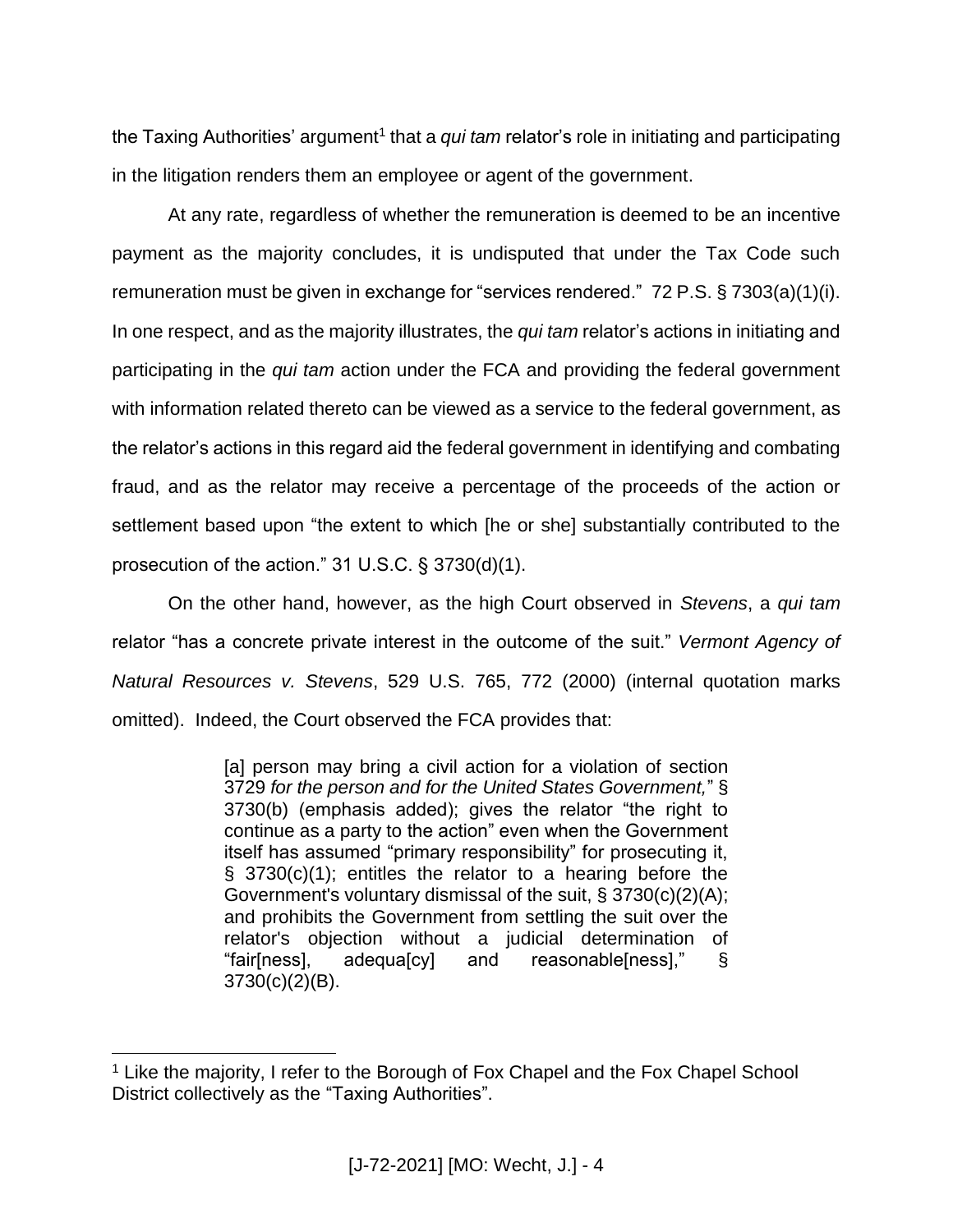*Id.* at 772 (quoting 31 U.S.C. § 3730). As a result, regardless of the government's participation, the relator remains substantially personally vested in the litigation. Moreover, as the high Court also found, the "FCA can reasonably be regarded as effecting a partial assignment of the Government's damages claim," providing the relator with a direct financial interest in the outcome of the case as a plaintiff. *Id.* at 773. In my view, a plaintiff in a lawsuit, brought in his name, with (in some circumstances) exclusive control over it, who is personally invested in its outcome, and who has a direct financial interest in the damages award funded not by the government but by the defendant, can be viewed as principally serving himself and not the federal government. From this perspective, a *qui tam* plaintiff receiving an award is not being remunerated for services rendered under the Tax Code.

Again, I accept that the majority's conclusion that a *qui tam* plaintiff provides services to the federal government under Section 303 to be a reasonable one. But, in my view, the alternative interpretation – that a *qui tam* plaintiff is principally serving himself and not the government – is also reasonable. As a result, I consider Section 303 to be ambiguous in this respect as well.

Herein, Taxing Authorities advanced no less than three differing and inconsistent theories as to why they consider *qui tam* payments to be taxable compensation: that the *qui tam* award is compensation for services O'Donnell rendered as a *qui tam* plaintiff generally; that it is compensation for services O'Donnell rendered while working as an agent or employee of the federal government; and that it is compensation in the form of an incentive payment. For the above reasons, I find the relevant provisions of the Tax Code to be susceptible to multiple reasonable, but conflicting, interpretations. Yet, tax laws "are to be construed most strictly against the government and most favorably to the taxpayer, and a citizen cannot be subjected to a special burden without clear warrant of